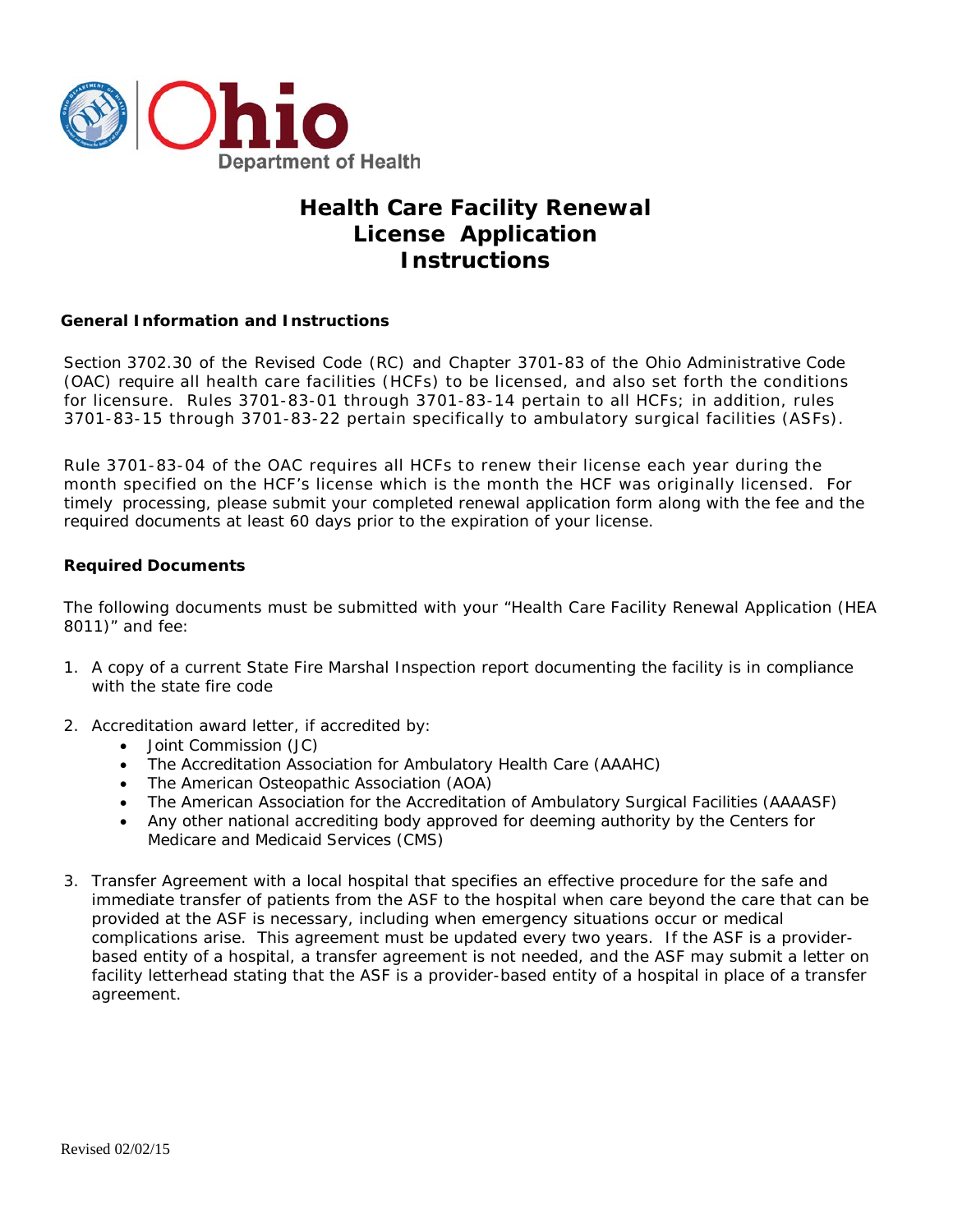## **Application Submission**

**Option 1 – Hard Copy Submission**

## **A check or money order, made payable to the Treasurer, State of Ohio in the amount of \$300 must accompany your application.**

Submit the completed renewal application form, check or money order in the correct amount, and the required documents listed above to the following address:

> Ohio Department of Health Revenue Processing #3500 PO Box 15278 Columbus, Ohio 43215

If the application is incomplete or is not accompanied with the fee and required documents listed above, licensure approval may be delayed, your application may be returned to you or your application may be denied. Deposit of your fee does not mean that your application has been accepted and/or declared complete.

#### **Option 2 - Electronic Submission**

Submit the completed renewal application form, fee in the correct amount, and the required documents listed above electronically online at [http://publicapps.odh.ohio.gov/EID.](http://publicapps.odh.ohio.gov/EID) Acceptable forms of payment include Visa, MasterCard, American Express or an electronic check from a checking account. Requests for new Enhanced Information Dissemination & Collection (EIDC) accounts or changes to an existing EIDC account can be submitted online at the above site by selecting "EIDC User Account Request".

If the application is incomplete or is not accompanied with the fee and required documents listed above, licensure approval may be delayed, your application may be returned to you or your application may be denied. Deposit of your fee does not mean that your application has been accepted and/or declared complete.

#### **Onsite Inspection**

In accordance with rule 3701-83-05(A)(1) of the OAC, an onsite inspection may be required prior to approving the license renewal.

### **Contact Information**

If you have any questions regarding your ambulatory surgical facility licensure application, please e-mail the Bureau of Regulatory Operations in the Office of Health Assurance and Licensing, Ohio Department [of Health at](mailto:liccert@odh.ohio.gov) liccert@odh.ohio.gov or call (614) 466-7713.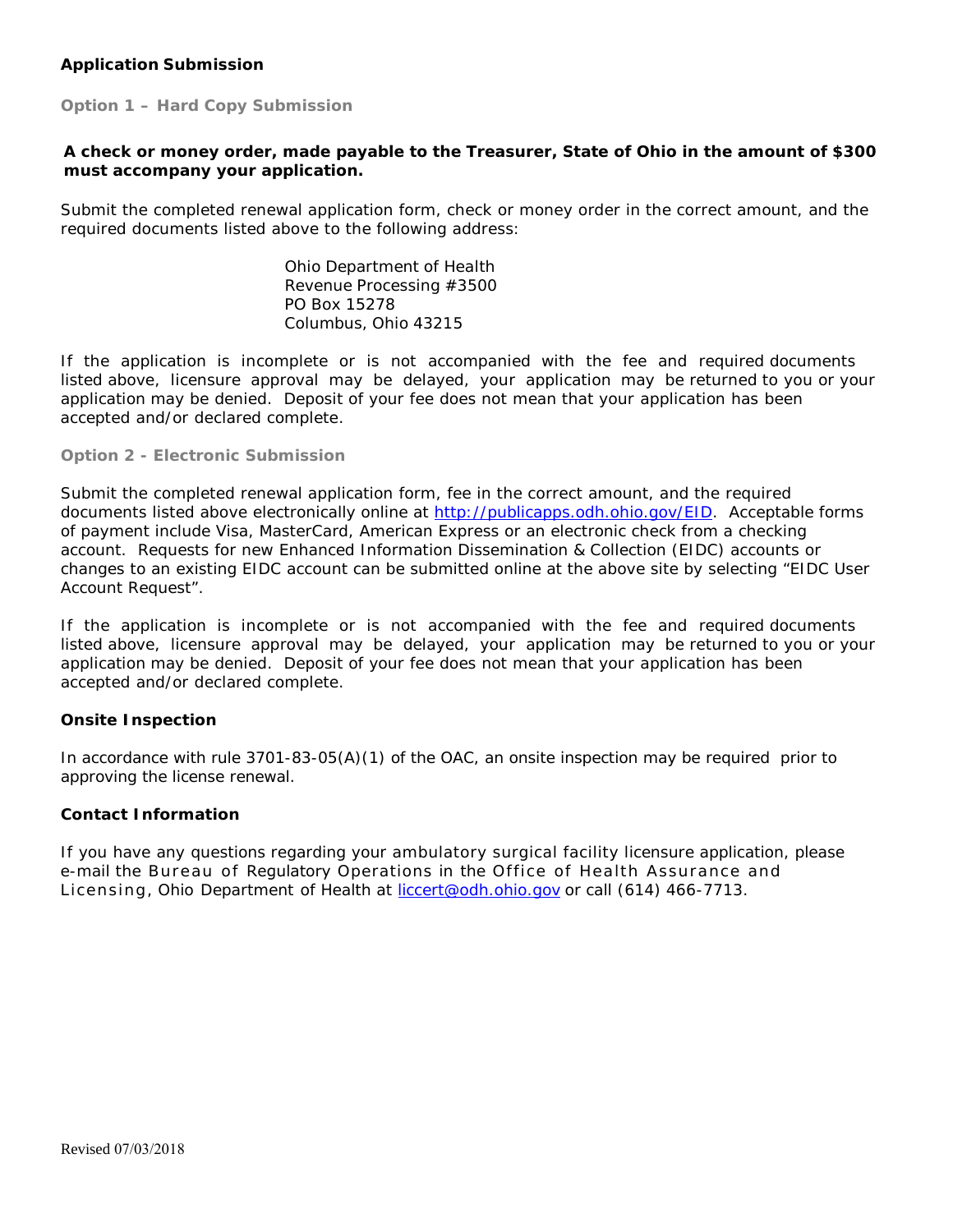# **Health Care Facility Renewal Application**

As defined in rule 3701-83-04 of the Ohio Administrative Code

#### Facility ID #

#### **Please print legibly in ink or type**

| 1. Facility Name (DBA) |        |               |           |       |
|------------------------|--------|---------------|-----------|-------|
| 2. Address             |        |               |           | Suite |
| $\overline{3}$ . City  | 4. Zip |               | 5. County |       |
| 6. Phone Number        |        | 7. Fax Number |           |       |
| 8. E-mail Address      |        |               |           |       |

#### Mailing address, if different from above 9. Name

| 10. Address |           | Suite   |
|-------------|-----------|---------|
|             |           |         |
| 11. City    | 12. State | 13. Zip |
|             |           |         |

## 14. **Renewal application type** □ Ambulatory surgical facility

Is ASF a provider-based entity of hospital? □ No □ Yes If yes, hospital name:

□ Freestanding dialysis center

 $\square$  Freestanding inpatient rehabilitation facility

□ Freestanding birthing center

| 15. Has there been a change in this facility's capacity?                                                                                                                                                                                                                    | $\Box$ No | $\Box$ Yes |
|-----------------------------------------------------------------------------------------------------------------------------------------------------------------------------------------------------------------------------------------------------------------------------|-----------|------------|
| If yes, has an amended license been requested?                                                                                                                                                                                                                              | $\Box$ No | $\Box$ Yes |
| 16. a) Is your facility accredited by an national accrediting body approved by CMS?                                                                                                                                                                                         | $\Box$ No | $\Box$ Yes |
| If yes, and there has been a change or update to this facility's most recent accreditation status report or<br>findings, explain and provide a copy of the most recent accreditation inspection report and findings,<br>unless the department has been previously notified. |           |            |
| Explanation:                                                                                                                                                                                                                                                                |           |            |
| 16. b) Is your facility deemed to meet or exceed the approved Medicare program requirements through<br>accreditation?                                                                                                                                                       | $\Box$ No | ∩ Yes      |

HEA 8011 (Rev. 03/02/15) Page **1** of **2**

Ohio Department of Health – Licensure Program –Revenue Processing #3212 P.O. Box 15278, Columbus, Ohio 43215